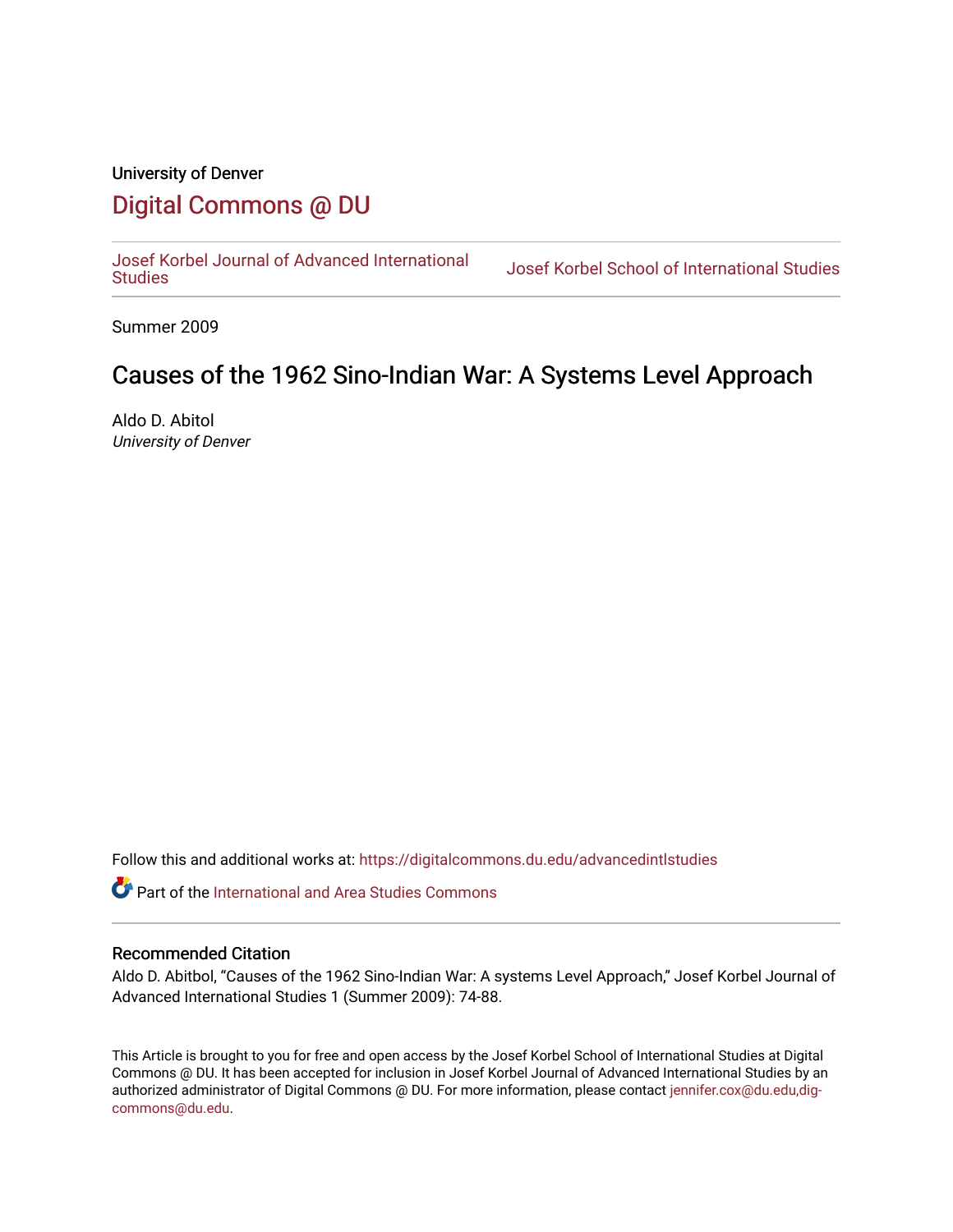Causes of the 1962 Sino-Indian War: A Systems Level Approach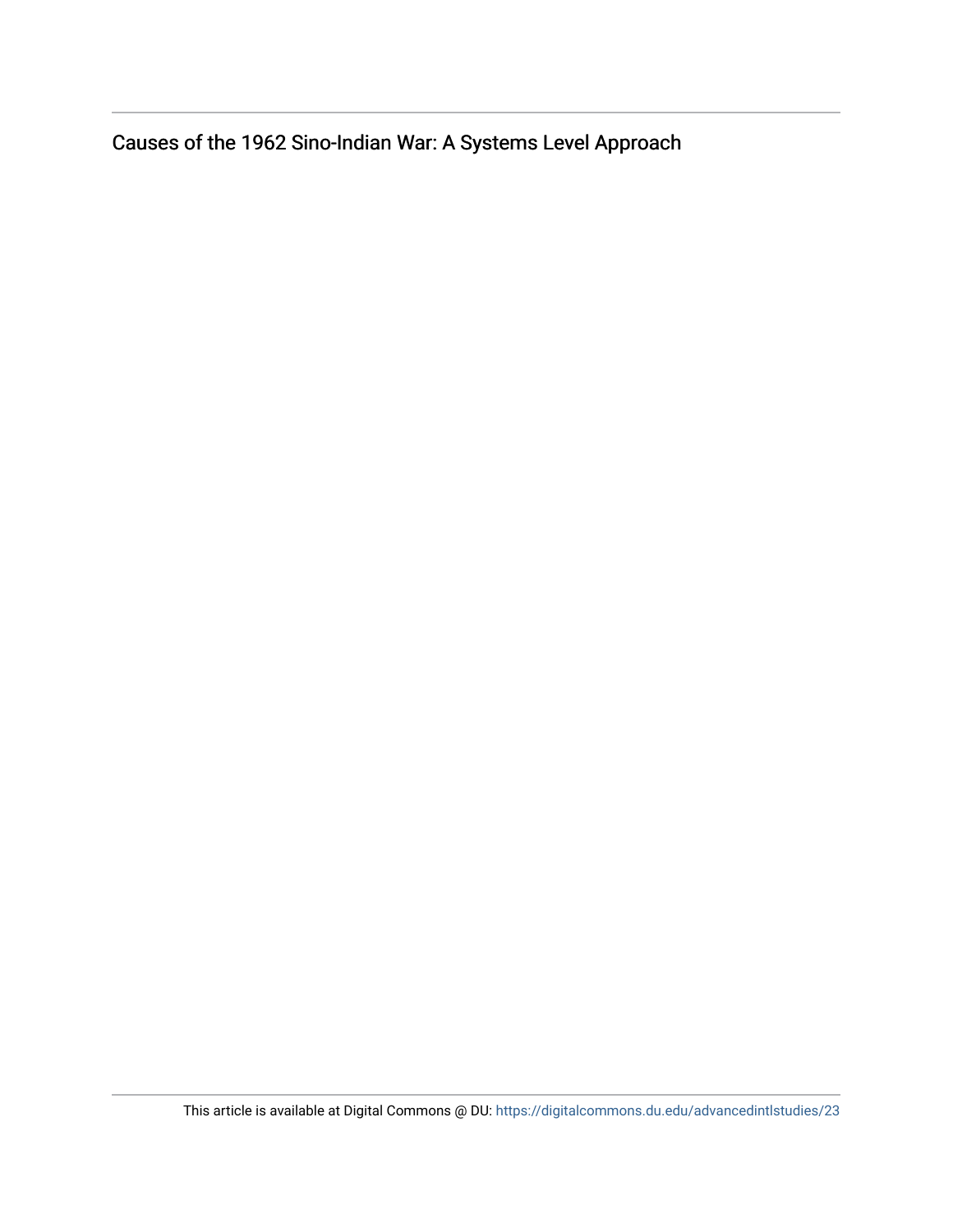# **Causes of the 1962 Sino-Indian War**

## **A SYSTEMS LEVEL APPRAOCH**

ALDO D. ABITBOL University of Denver M.A. Candidate, International Security

The emergence of the BRIC (Brazil, Russia, India and China) nations as regional powers and future challengers to U.S. hegemony has been predicted by many, and is a topic of much debate among the IR community today. Interestingly, three of these nations have warred against each other in the past and, coincidentally or not, it was the nations that shared borders: India and China and China and Russia. This paper attempts an in-depth case study of the 1962 Sino-Indian conflict from an angle that differs from previous studies. Past explorations of this conflict have focused on domestic or the psychological motivations of political leaders for this abrupt war, but I will depart from these studies in assessing the conflict's origin and exploring the reasons for its short duration. Employing a neorealist systems-level approach, I will attempt to explain how the structure of the international system both instigated the Sino-Indian confrontation and also limited the extent of the engagement.

\_\_\_\_\_\_\_\_\_\_\_\_\_\_\_\_\_\_\_\_\_\_\_\_\_\_\_\_\_\_\_\_\_\_\_\_\_\_\_\_\_\_\_\_\_\_\_\_\_\_\_\_\_\_\_\_\_\_\_\_\_\_\_\_\_\_\_\_\_\_\_\_\_\_\_\_\_\_

\_\_\_\_\_\_\_\_\_\_\_\_\_\_\_\_\_\_\_\_\_\_\_\_\_\_\_\_\_\_\_\_\_\_\_\_\_\_\_\_\_\_\_\_\_\_\_\_\_\_\_\_\_\_\_\_\_\_\_\_\_\_\_\_\_\_\_\_\_\_\_\_\_\_\_\_\_\_

Sun Zi once said, "Victorious warriors win first and then go to war, while defeated warriors go to war first and then seek to win" (Zi 1988, 20). This declaration applies to the Sino-Indian Border War of 1962 fittingly because of the unprepared manner in which Jawaharlal Nehru entered into armed conflict with the Peoples Republic of China (PRC). Prime Minister Nehru, in a seemingly intractable diplomatic position authorized the use of force against PRC assets in Ladakh, south of the McMahon Line, in order to defend his conception of Indian territorial integrity on October 9, 1962 (Eekelen 1967, 114). The resulting response from the PRC was a devastating counterattack on October 20, 1962 crushing the Indian military. A second Chinese offensive began on November 16, 1962, completely defeating Indian forces in the region (Vertzberger 1984, 66). On November 21, 1962 the PRC declared a unilateral ceasefire, and withdrew 20 km behind the line of actual control represented in Figure 1. Afterwards, no further military engagements ensued. In the aftermath of this limited war the PRC suffered 1,400 casualties in comparison with the Indian military's 3,120 dead, 3,100 captured, and 1,000 wounded (Feng, Cheng, and Wortzel 2003, 188).

However, it is not the purpose of this paper to recount the battles or outcomes of the 1962 Sino-Indian War. What is to be analyzed here is the question: why did the war erupt? Why was an ephemeral armed conflict necessary between China and India despite the peaceful settlement of border issues with other nations bordering China? This question is perplexing considering both the previously warm and amicable state of Sino-Indian relations, in addition to Zhou Enlai's insistence that "[China] shall only use peaceful means and shall not permit any other kinds of methods" in resolving border issues (Maxwell 1995, 905). Additionally, a review of this conflict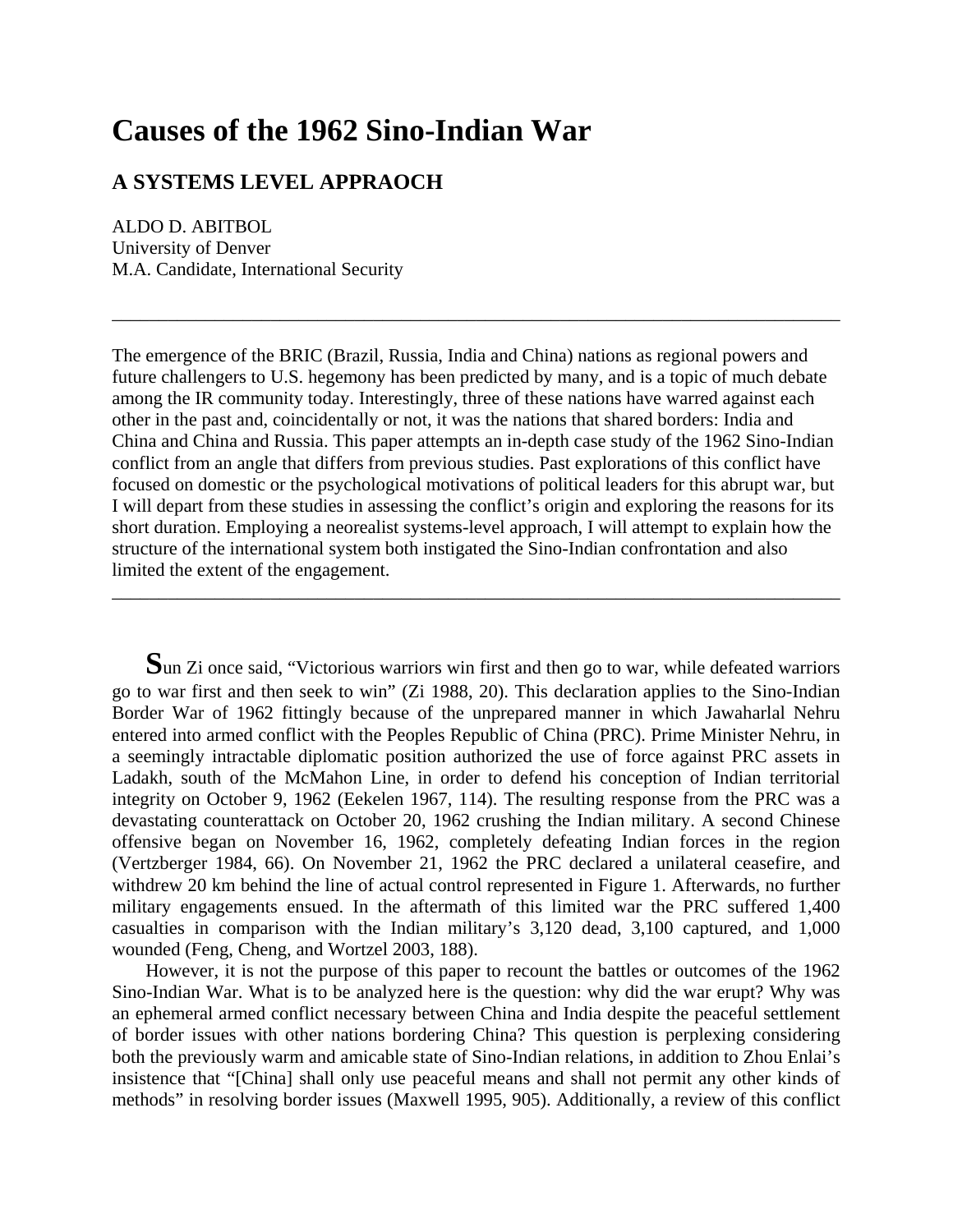is relevant today since both India and China are emerging regional and aspiring hegemonic powers. Thus, it is important to understand what brought these nations to war in the past in order to anticipate the possibility of a reoccurrence, which would have greater implications due to their growing power. Using Kenneth Waltz's systems level of analysis method, it will be argued that a neorealist systemic level analysis best explains the factors that pushed both nations to war in 1962, while accounting for the constraints that limited the conflict in scope and scale.

#### **Sino-Indian Relations 1950-1959**

The Sino-Indian relationship from 1950 to 1959 was particularly warm, and several reasons for these cordial relations existed. Arguably the most important was the hasty diplomatic recognition of the PRC in December 1949 by India, making them the second nation in the world after Burma to do so (Vertzberger 1984, 63). This conferment of legitimacy was helpful in establishing a cooperative environment with China, as many nations chose instead to recognize the Republic of China (ROC) in Taiwan. Furthermore, India's existence as a socialist and not a capitalist state, allowed for greater cooperation with the PRC since they did not come into direct conflict with Maoist ideology like the U.S. This basis of diplomatic and ideological congruency led Prime Minister Nehru to attempt to revolutionize international affairs by producing the Panchsheel Agreement between China and India in 1954. The Panchsheel Agreement stressed five points; (1) mutual respect for each other's territorial integrity and sovereignty; (2) mutual non-aggression; (3) non-interference in each other's domestic affairs; (4) equality and mutual benefit, and finally; (5) peaceful coexistence (Eekelen 1967, 38). This agreement originates from Nehru's optimism that post-colonial nations could invalidate the precepts of a bipolar world, and that the regional powers of Asia can contradict the validity of traditional balance of power politics.

The diplomatic and ideological reasons for Sino-Indian cooperation are bolstered by shared historical experiences. Both China and India share a long and uninterrupted cultural and historical tradition. Both nations at one time were great powers. Most importantly though, both nations were invaded by Western imperialists and consummately humiliated and exploited. This occupation and exploitation by the West caused the growth of significant nationalist forces within India and China, and the desire to gain independence. The ROC received its independence in 1912, and the later consolidation of the PRC in 1949 ushered in a new era of Chinese sovereignty and independence from imperialism. Likewise, India achieved its independence from Britain in 1947.

 Due to their history of Western occupation, China and India had additionally failed to develop independent industries. Their occupations meant that the Chinese and Indian economies were still largely agrarian, and dependent on the import of finished goods. This led the Indian government to implement a form of democratic socialism, while the PRC engaged in agrarian based communism, or Maoism. Regardless of their system's differences, both nations abhorred capitalism creating an ideological common ground. Their common historical experience produced a familiar perspective upon which Indian and Chinese policymakers could relate to one another.

 This environment of common history and diplomatic cooperation producing positive relations would be challenged by the Chinese policy of taking back historical possessions. The 1950 invasion and takeover of Tibet by the PRC would begin to show strains in the relationship. Trepidation over Tibet's seizure by the PRC was based in the idea of a historical Indian-Tibetan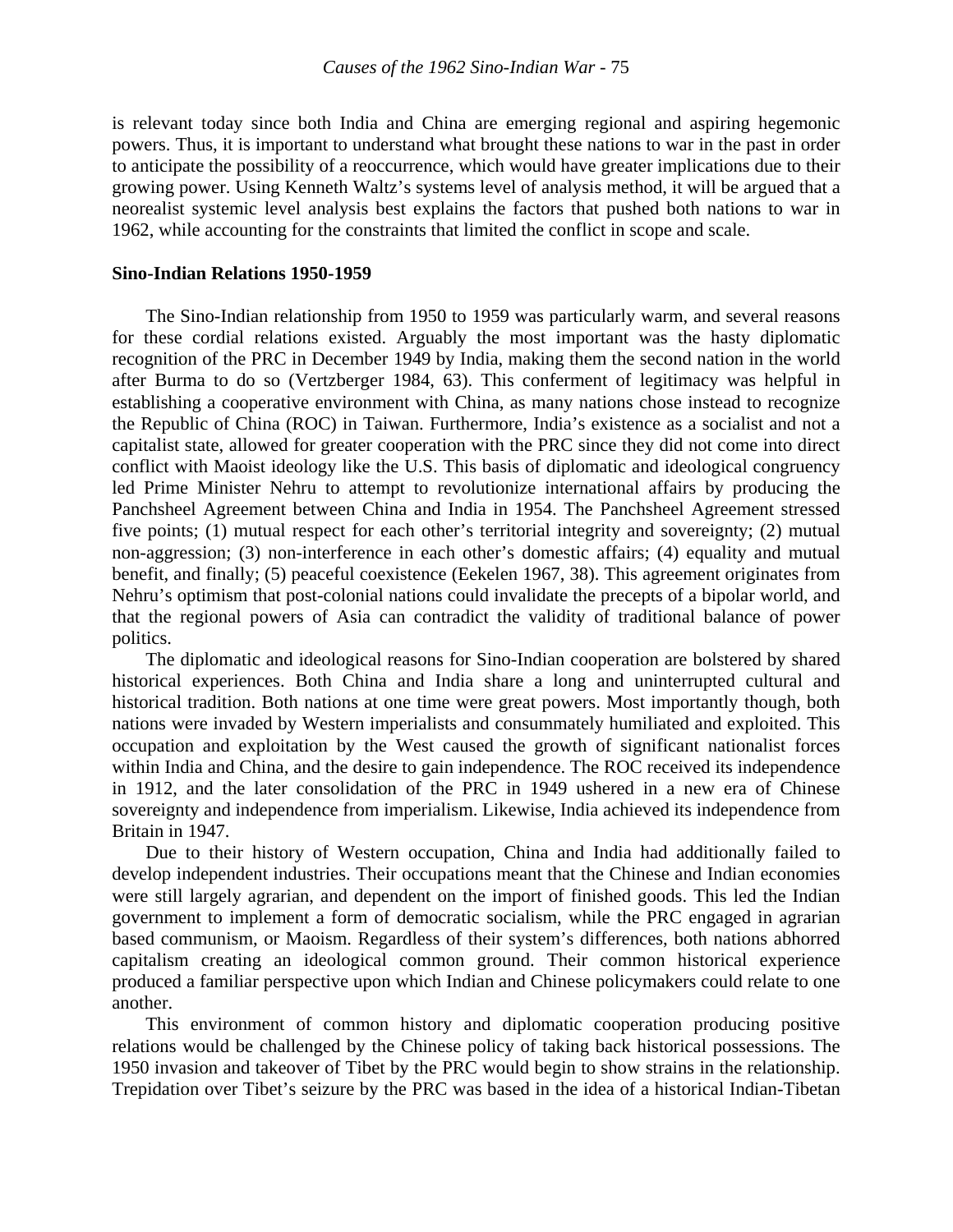relationship, but the Seventeen Points Agreement of May 1951 ironed out their differences with India recognizing China's historical sovereignty over Tibet while still preserving Indian economic and social interests in Tibet. The agreement appeared to settle a possible dispute over Tibet between the two powers, but right-wing elements in the Indian parliament expressed this viewpoint of the PRC invasion, "the final action of the Chinese, in my judgment, is a little short of perfidy" (Vertzberger 1984, 64). This underlying opinion of the Tibet invasion by the PRC would bring forward another issue heightening tension in the relationship.

 This issue was the definition of China's border with India in the Northeast and Northwest. Maxwell argues that one of China's diplomatic priorities was defining diplomatically agreed boundaries, as "boundaries are one of the first expressions of a modern state" and the PRC sought this validation of modernity (Maxwell 1995, 905). However, to not endanger Sino-Indian relations over the border question, Nehru and Zhou Enlai agreed to leave the border issue between mid-level bureaucrats to be mediated at a later date paving the way for the 1954 Panchsheel Agreement (Hoffmann 1990, 32). Thus, this issue remained on the back-burner of Indian foreign policy until the PRC began to make moves towards its historical conception of Sino-Indian boundaries south of the McMahon Line in 1957.

 Two years later Tibet rose up in a massive revolt against Chinese authority. China's People's Liberation Army (PLA) moved in to put down the rebellion by breaking popular will in the capital of Lhasa. March 31, 1959 the Dalai Lama fled from Tibet into India where he was granted political asylum. This course of events angered the Indian public as they saw it as a renunciation of Indian trade and cultural access to Tibet guaranteed in the Seventeen Points Agreement (Vertzberger 1984, 65). PRC officials chaffed at India's meddling in their domestic affairs by granting asylum to the Dalai Lama and thereby violating the 1954 Panchsheel agreement (Hoffmann 1990, 64). The Tibetan revolt combined with gradual Chinese assertion of borders in 1957 due to diplomatic impasse, are the primary factors contributing to a hostile Sino-Indian diplomatic relationship from 1959 to the outbreak of hostilities.

#### **Origin and Events Leading to Border Dispute**

 The 1914 Simla Convention between Britain and Tibet established the McMahon Line as the official border between British India and China, denying the right of Chinese suzerainty over Tibet (Dalvi 1969, 11). However, the line's namesake McMahon, was ordered back to London in disgrace over the "chicanery" he exercised in border negotiations in which he presented a different map to the Chinese envoy, thus distancing Britain from the legitimacy of the negotiated border (Maxwell 1995, 907). Thirty years later British cartographers began drawing the McMahon Line as the border between British India and China, thus reviving the lines legal legitimacy.

 When India gained its independence from Britain in 1947 it inherited all of the British territorial agreements, and as such inherited the McMahon Line as the border between it and China. Indian belief in the legitimacy of the McMahon line dated back to the Simla Convention of 1914, as well as to the numerous maps of British India with the line delineating its northern border. As such Nehru shrugged off Chinese insistence in border negotiation during the 1954 agreement stating that "the McMahon line marked their border with China, where was the need" (Varma 1965, 28)? Despite India's view of the McMahon Line's legitimacy, China had not signed the Simla Convention and under no circumstances consented to any bilateral agreement between Tibet and Britain because it violated their sovereignty (Gupta 1971, 523).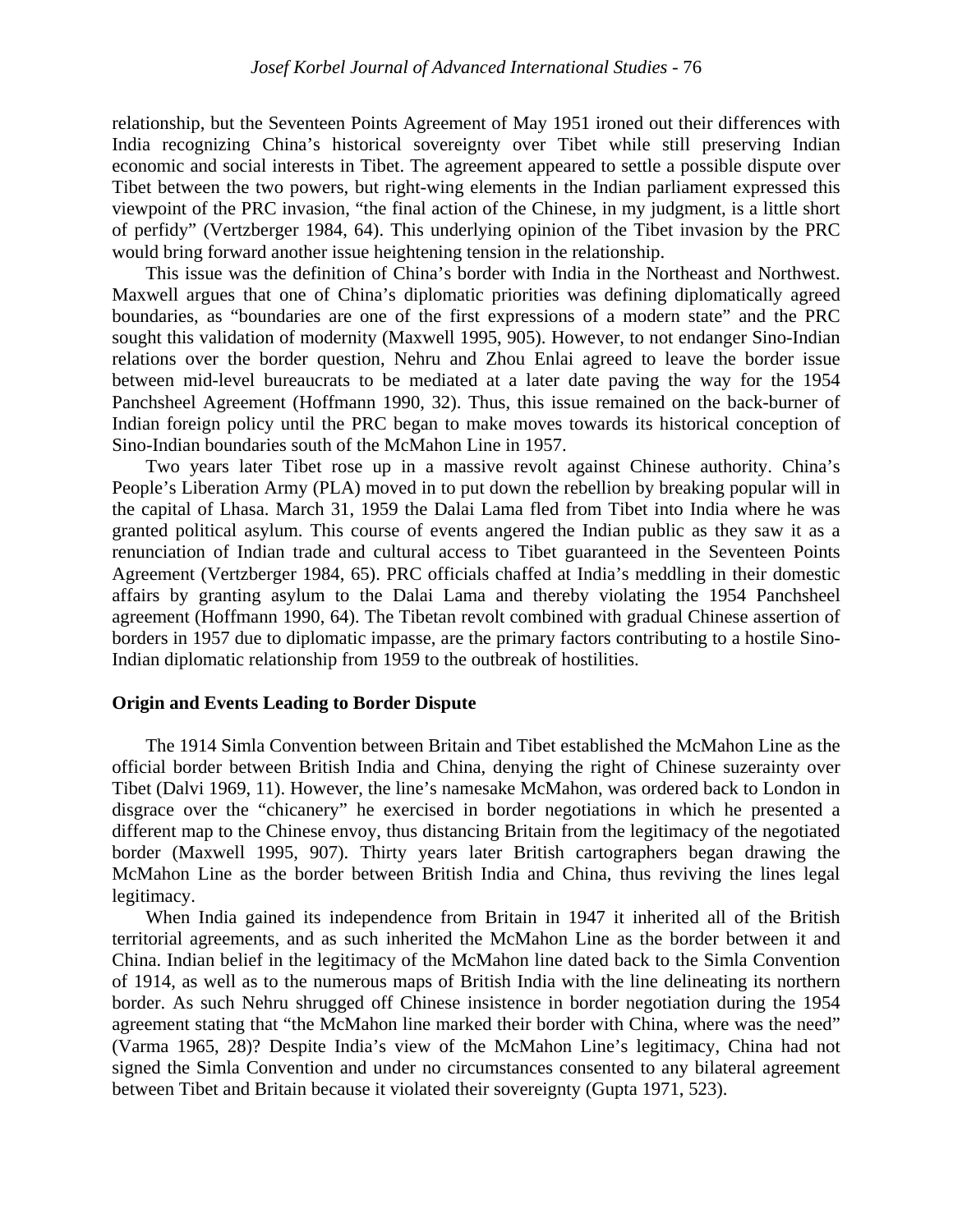Indian intransigence on negotiating a border acceptable to both parties led the PRC to act independently in areas south of the McMahon line. The justification for this was that in the absence of mutually negotiated borders, the true national boundary was a line of actual control represented by the extent of either nation's ability to administrate the territory. Practical assertion of this idea was first revealed to India in 1957 when an Indian patrol discovered an all-weather road which had been constructed in the Aksai-Chin Plain connecting Xinjiang and Tibet (Vertzberger 1984, 65). The Indian government launched diplomatic protests asserting a violation of their territorial integrity; however the PRC "considered [Aksai-Chin] to have long been Chinese territory" (Maxwell 1995, 911). This issue was not resolved as the Indian government refused to engage in territorial negotiations until Chinese forces completely withdrew from the Aksai-Chin Plain. The PRC refused to do so, and instead of a diplomatic solution India began to pursue a more confrontational approach to assert their territorial claims.

 The rebellion in Tibet helped to drastically sour relations between the PRC and India, but the border dispute widened due to a change in Indian military strategy. This change in military strategy was to create forward-posts behind the Chinese claim line, and in strategic locations to flank Chinese military positions (Hoffmann 1990, 94). These posts were constructed to assert Indian territorial claims in the Ladakh region and to threaten the Xinjian-Tibet road in Aksai-Chin. By September, 1962 a similar series of forward posts had been built beyond the Chinese claim line in Tibet, and four such posts were built even beyond the McMahon Line (Hoffmann 1990, 109). This resulted in an inability to claim that these posts were simply to defend Indian territorial integrity. The territorial dispute from India's perspective, coupled with the building of forward military posts by the Indian military caused the 1954 Panchsheel Agreement to not be renewed in 1961. Crossing both the claim and McMahon lines, both nations were in violation of each other's territorial conception, and India was now physically challenging Chinese sovereignty in Tibet.

#### **Defining the Systems Theory**

Now that a historical context for Sino-Indian relations during the  $20<sup>th</sup>$  Century has been established, it is necessary to define the systemic level theory from which the case will be analyzed. A systemic level of analysis eschews the individualities of states and the impact of individual leaders on foreign policy outcomes. Instead it focuses on the structure of the international system, and how this structure forces states to conform to a set of probable responses regardless of their individual differences.

 In Kenneth Waltz's seminal work, *Man the State and War*, he lays down the foundation for a levels-of-analysis framework for studying international relations. Waltz does not contend to have created this framework, but instead argues that different theories of international relations promote one or another level of analysis over the other. The basis of this assertion is in Waltz's take on how is politics best to be studied, "Can man in society best be understood by studying man or by studying society" (2001, 5)? If one believes that man in society can best be understood by studying man then you will focus on individuals and reject the influence of society on them, and vice versa. This idea is then refocused from the question of man and politics to the question of why states go to war.

Classical realists like Hans Morgenthau believe that war is driven essentially by the natural evilness of man. Essentially the "ubiquity of evil in human action arising from man's ineradicable lust for power and transforming churches into political organizations …revolutions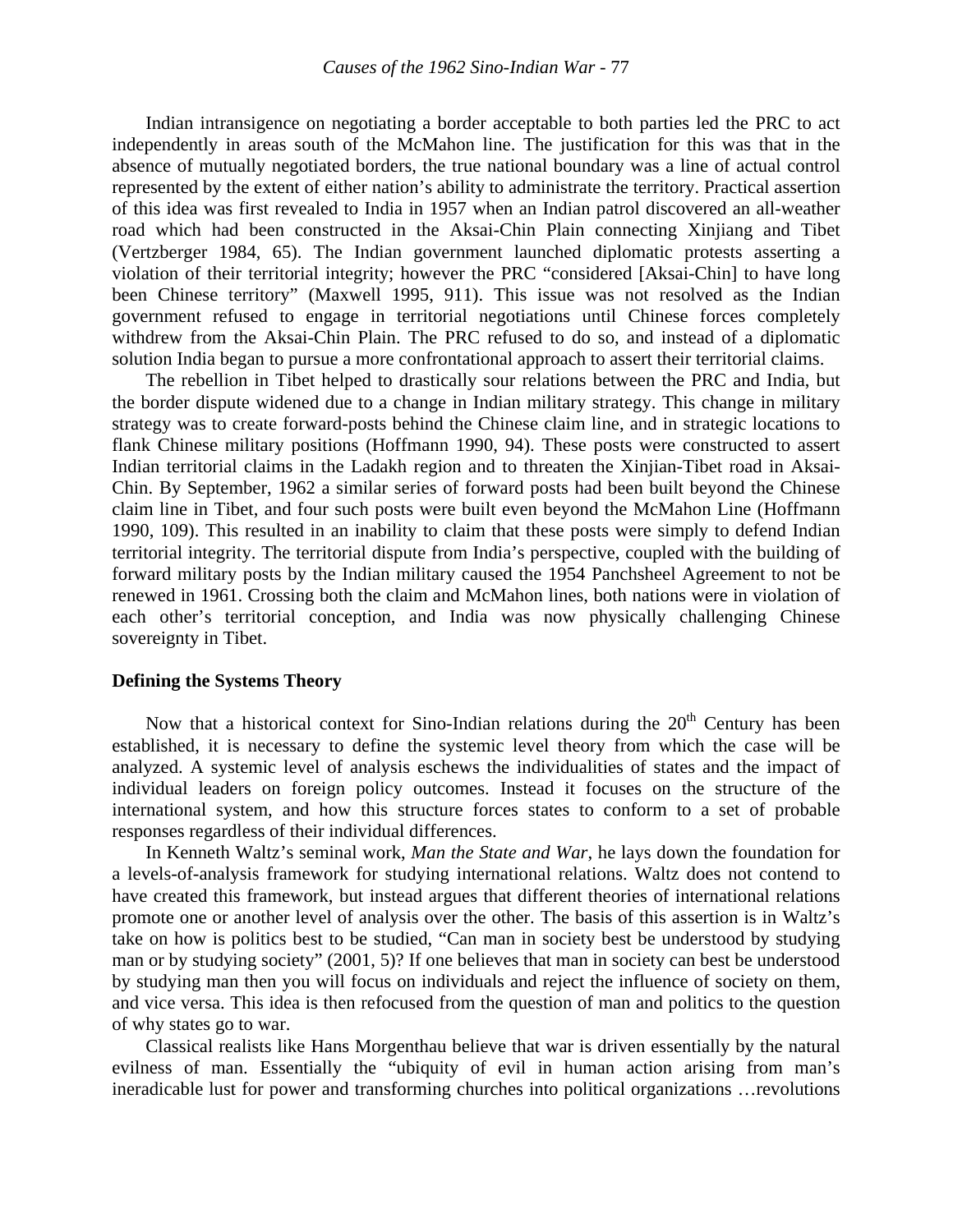into dictatorships… love for country into imperialism" (Waltz 2001, 24). From this perspective, society and government are not influential forces in history, but instead magnifiers of mans collective malevolence when grouped into nations. From a classical model states cannot cooperate because "passion often obscures the true interests of states as of men," and not because "states are never honorable and peaceful" (Waltz 2001, 25). Waltzian neo-realism departs from these ideas by exploring the other half of the question. Believing that "Man is born and in his natural condition remains neither good nor bad," but is influenced by society to one extreme or the other, as states are influenced by a society of states (the international arena) to engage in war or not (Waltz 2001, 5).

Neorealist systems theory is driven by one primary characteristic: in no matter what form the system is structured, the system is driven by the essential existence of anarchy. The source of this anarchy is the absence of an overarching international body with the power to force the conformity of the units of the structure (the states). As such the United Nations and other international organizations are not important and have no bearing on the system since they lack the capability of shaping the unit actors decisions. Acknowledging this, states are the only relevant actors, and the anarchic system leaves them with two realities. The first is that states are responsible for their own security, and secondly that threats to this security are unending (Waltz 2008, 59).

Additionally, neo-realism departs from classical realism in that classical realists view power itself as the ultimate goal of the state, whereas neorealists view power as a means with the end being security (Waltz 2008, 57). Peace in an anarchic system is fragile, and therefore each state must provide for its own security. However, providing for one's own security through military power or alliances often times undermines the security of neighboring states. This paradox where increasing a states security undermines the perception of security in another state is known as the "security dilemma," and is a major structural explanation for the outbreak of war. This is due to the fact that one can never be certain if additional security measures are defensive or offensive in the anarchic system. Another cause on the systemic level for the outbreak of war is the failure of deterrence. Deterrence strategy implies a buildup of military force adequate enough in perception or reality to prevent a state from threatening another states security. If any state misperceives the deterrent capability of another, or believes it has a greater offensive capability war is likely to break out.

 In addition to these universal characteristics of the systemic structure is the variable concept of how power in the international system is actually divided. In the period of the Sino-Indian war the world was locked in a bipolar balance of power led by the U.S. and the Soviet Union. In a bipolar system states are rigidly aligned to either pole, but states in each camp have great flexibility of strategy. This was caused by the zero-sum nature of a bipolar system, in that the gain of one side is the loss of the other. As such, the leader of either faction is unwilling to allow client members to fail in policy endeavors. Finally, in a bipolar system states that refuse to join either faction drastically increase their security dilemma unless they have the power to challenge the international structure towards a multi-polar balance. Now that the neorealist systemic level theory is defined it shall be applied to explain the variables causing the outbreak of the Sino-Indian war.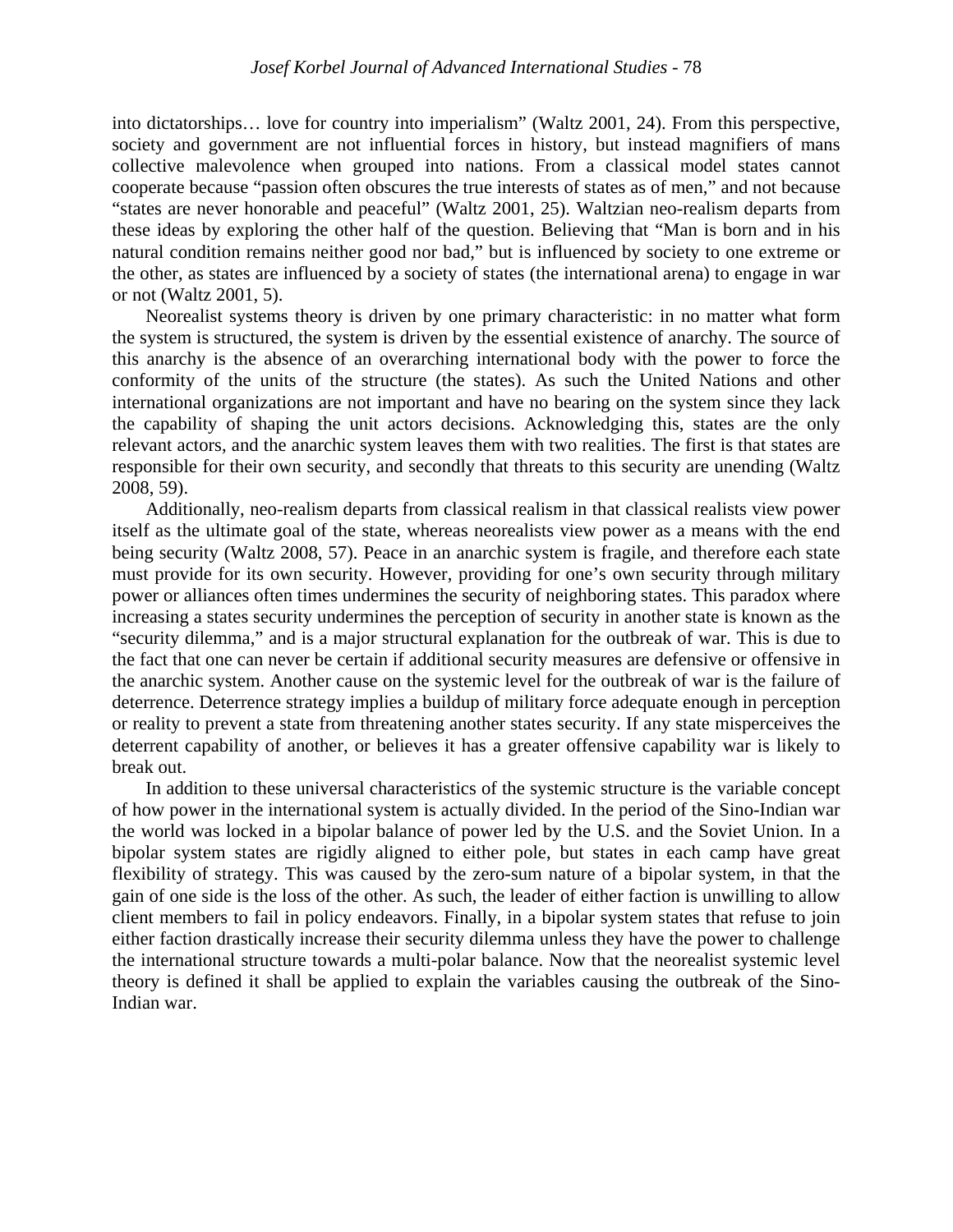#### **International Variables Leading to Conflict: India**

 The three main variables motivating Indian behavior towards conflict with China on the systemic level are: Indian national interests, the system's influence on Indian behavior through structural constraints, and the relationship between Indian perception of the international structure and reality. To begin a systemic explanation of India's actions we must first identify its national interests, as it is what drives Indian action throughout the international structure. According to neorealist thought the primary end of all states is security. This being the case, not only is security the primary Indian national interest, but any issue relating to national security becomes a primary interest.

Official borders, and their enforcement is a primary interest of each state for obvious reasons. However, in the Indian case this issue takes on greater importance than it otherwise would for other nations. This can be attributed to two factors. The most prevalent factor was that India bordered a nation which not only questioned the legitimacy of the established border, but also violated it. The second factor is the modern international system is formed by the interaction of nation-states, which as defined by the Westphalian system are the only entities capable of legitimately exercising sovereignty.

 A key component of nation-state status under the Westphalian system is the existence of demarcated and respected borders. These borders represent the extent of national sovereignty and define where each nation's authority begins and ends. The questioning of India's established border by China undermines both Indian sovereignty and security. Security is undermined first by the direct military and administrative challenge to Indian territory, and second by delegitimizing India's position as a nation-state. If India can neither defend nor define borders respected by other nations, other states may begin to question their position as a nation-state in the system and then their sovereignty. This was a chief concern for India as they regarded the Chinese threat to their border as one compromising their "independence, self-determination, and position as a great power in Asia" (Vertzberger 1984, 67).

 Another issue of national security relating to Indian interests was defense of the McMahon Line. Two key issues aided the creation of security dilemma situation along the McMahon Line. The first was the discovery of the Chinese road connecting Xinjiang and Tibet through the Aksai-Chin area in 1957. The second was the imposition of martial law on Tibet in 1959 by the PLA. China argued that completion of the road southeast of the McMahon Line in Aksai-Chin was simply the reestablishment of a historical commerce route from Xinjiang to Tibet (Eekelen 1967, 110). This road not only represented a blatant Chinese violation of India's McMahon Line border, but it also caused armed tension in the region. Shortly after the roads discovery, PLA frontier guards began patrolling the Aksai-Chin region, but never more than 20km away from the road's location (Hoffmann 1990, 77). The issue of the road in Aksai-Chin and the PLA's role in Tibet in 1959 became linked since the majority of Chinese troops entered Tibet via the road from Xinjiang.

 The surge of PLA soldiers into Tibet aroused suspicions of a forcible border assertion by the PRC. These tensions were heightened by the flight of the Dalai Lama from Lhasa, and the closure of Tibet to commercial and cultural access by India, guaranteed in the 1951 treaty. Defensive maneuvers or not, these activities created a security dilemma along the border as India felt that Tibet was "essential for mastery over South Asia, and the most economical method for guaranteeing India's security" (Garver 2006, 93). Forced to account for increasing Chinese military power near or past the McMahon Line, India responded by deploying their military in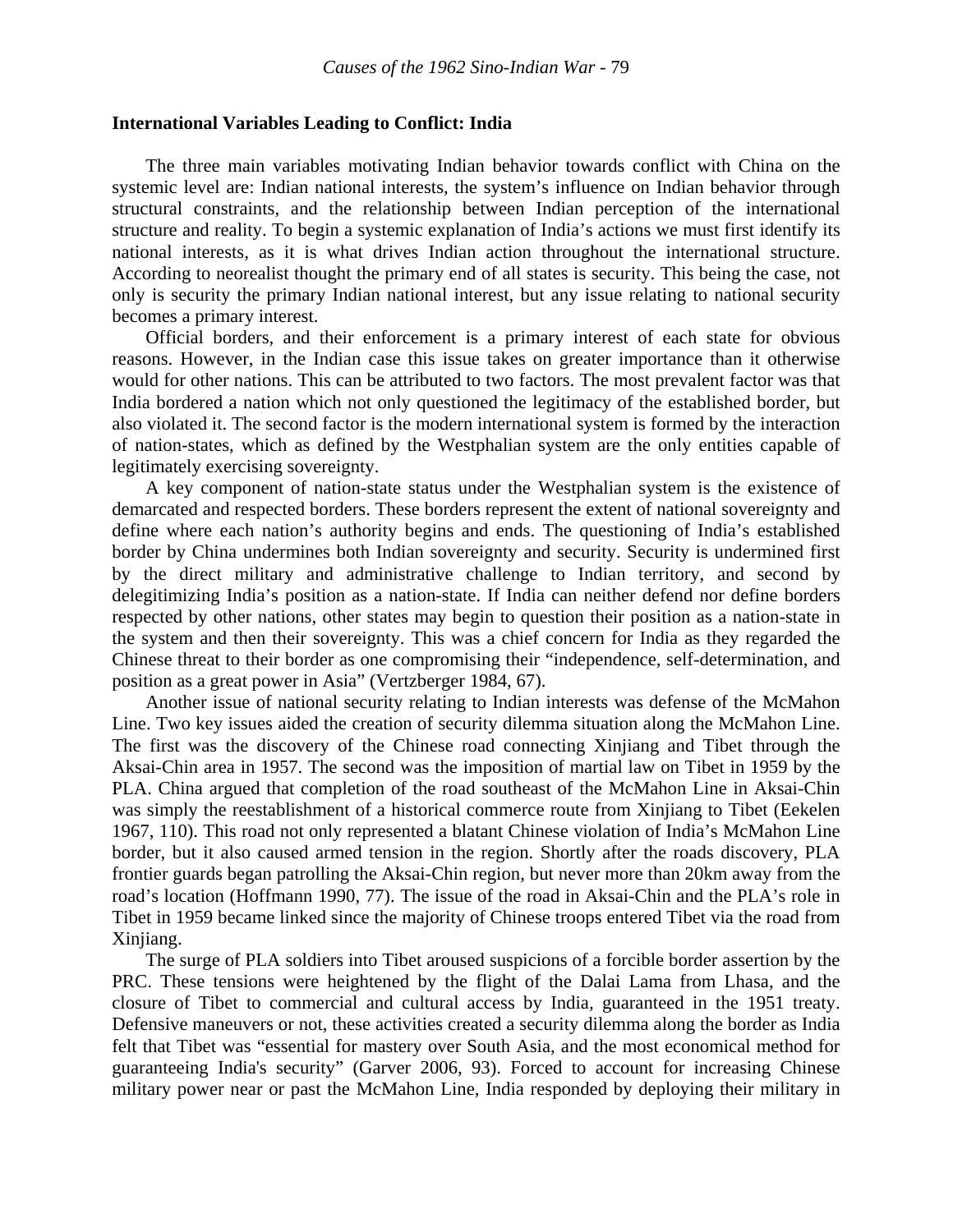forward positions along the border with China as early as 1960. Accounting for India's national interest with force posturing, they attempted to both affirm the legitimacy of the McMahon Line as a border and to account for the security dilemma created by the hardening of PLA positions in Tibet and Aksai-Chin.

 The second way a systemic level analysis accounts for the 1962 war is the manner in which India's policy was defined by the structure of the international system. In looking at the geostrategic positioning of India within the system, it is immediately apparent that they attempted to remain neutral or unaligned in the bipolar structure. India remained a powerful enough state to deter the third world adventurism of either bloc within its territory, but weak enough to be challenged by hostile neighbors. An excellent example of this was the persistent threat of Pakistan on their Northwestern border. The poor relationship of Pakistan and India is rooted in domestic level variables, but a systemic level cause was a disputed claim over the sovereignty of Kashmir. Both sides claim the right to sovereignty over Kashmir, and this has resulted in a heavily armed border. Additionally, appearances of a Sino-Pakistani agreement to hem in India developed with Chinese diplomatic overtures to Pakistan for peaceful border settlement beginning in 1961 (Dalvi 1969, 42-47). This forced India to take a hard-line stance in their border dispute with China out of fear that concessions would show weakness, and endanger their control of Kashmir in a Domino-Theory type logic train.

 Another structural element of the international system was the existence of nuclear weapons. Nuclear weapons invalidated traditional calculations of deterrence, and thus the great powers were those whom possessed them. In India's regional calculations neither themselves, nor did any other surrounding nations possess nuclear weapons keeping intact the use of deterrence as a method of securing or defending interests. This being the case, the option of engaging in armed conflict with surrounding nations remained possible as long as in India's force calculations they were superior to their target. A prime example of India's employment of force to further interests was their invasion of Portuguese controlled Goa on December 17, 1961 (Eekelen 1967, 75). This use of force to assert sovereignty over perceived territory is an excellent precedent for the October 9, 1962 offensive against the PLA in Ladakh. Force against PLA incursions remained off the table as long as the Indian military believed their strategic position and capabilities to be inferior to the Chinese. Returning from a 1960 diplomatic tour of the U.S., Nehru expressed the idea that due to Soviet and Western military aid, "the military balance had changed in favor of India" (Eekelen 1967, 109). Thus in the absence of nuclear weapons, India disregarded the Chinese effort at deterrence and employed the use of force to settle their territorial claims.

 Finally, it is necessary to point out how India's perception of the international system, which differed from reality, influenced their decision to employ force against the PRC. India perceived the international system as open to change from a bipolar to a multi-polar structure. This was based in their success of remaining unaligned to either bloc, while still receiving significant military and economic aid from both camps. Given India's strategic geographic position in the system, both superpowers sought to gain the allegiance of India to their side through the use of aid. Understanding this, India played both sides against each other, and assumed that either superpower would be willing to intervene on their behalf in the event of Sino-Indian hostilities for pragmatic and alliance building reasons. Thus, India viewed its use of force as a no lose situation. Either the force would succeed in attaining their national interests, or if Indian power proved to be inadequate, "the superpowers would intervene to prevent any large-scale war between India and China;" therefore, bailing out India from a potential catastrophe (Vertzberger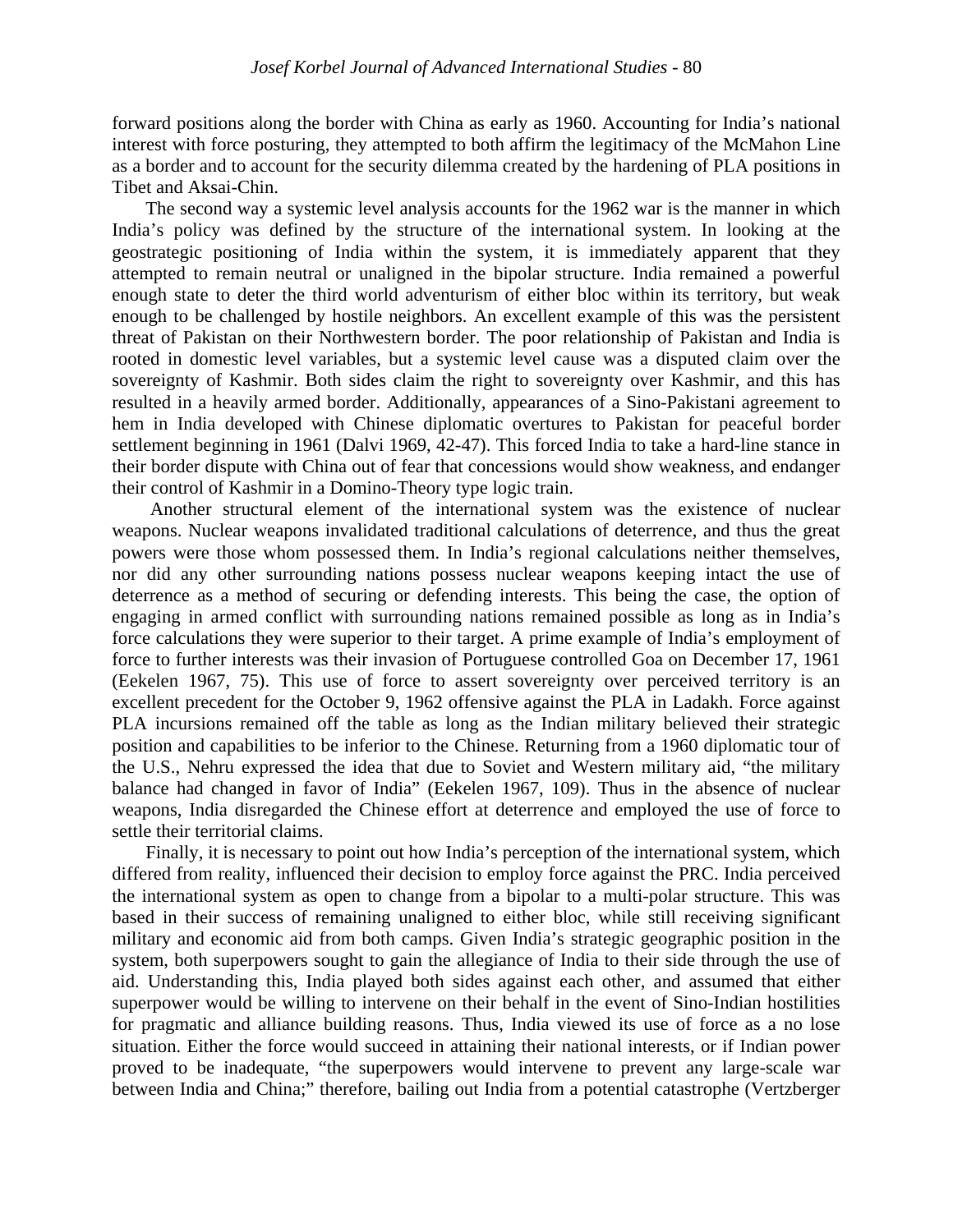1984, 101). This perception of Indian value to either superpower and the general misperception of the international system would cost them.

 Ultimately the Indians failed to acknowledge that while the interests of the superpowers may partially depend on India's well being, the system is ultimately in anarchy and each nation is responsible for assuring their own security. Additionally, India had miscalculated both the willingness and ability of the superpowers to intervene on their behalf. In reality the Soviet Union could not exercise restraint on Chinese actions or compel them to drop the border issue. The Sino-Soviet split had not yet occurred, but its origin is in the late 1950's, and the attempt to restrain PRC actions towards India was a contributing factor in the decline of Soviet influence (Vertzberger 1984, 92). Indian belief in U.S. intervention was based on a miscalculation of U.S. interests in Asia, as well as willingness to repel PRC advance based on the Domino Theory. While the U.S. intervened in Korea, Taiwan, and Indochina, India overlooked the essential element common to each. This element was the inability of each nation to resist communist advance on its own. In this case, the projected image of Indian power was a liability. The realities of the international system and its anarchic nature would ensure that their decision to use force would not be consequence free. Now the Chinese causes for war will be evaluated at the systemic level.

#### **International Variables Leading to Conflict: China**

 The systemic level variables motivating China towards conflict, like in India, revolved around Chinese national interests, the system's influence on Chinese behavior through structural constraints, and the role of anarchy in the system. Because of the anarchic structure of the international system, China is no different than India and state security must be its prime end. China's membership in the communist bloc does not grant it any guarantee of protection, and therefore its national interests are calculated in ways of maximizing national security. As such we shall discuss the three main interests affected by the border dispute with India.

 As in India's case, the delineation of official borders for the PRC was a prime interest in order to gain legitimacy in the international system. This legitimacy is rooted within the conventions of the Westphalian system, where borders are paramount as they define the extent of sovereignty and political self-determination. The PRC's inheritance of territory which was divided by Western imperialists had a strong legal and pragmatic interest in negotiating legitimate borders with its neighbors. The basis of Chinese territorial definition was on the extent of historical holdings, but the PRC had determined in 1950 to negotiate borders based off the alignments they had inherited (Maxwell 1995, 905). This meant that China would not bog itself down in unreasonable claims in Indochina or other areas of traditional imperial suzerainty. This mentality guided border settlement by peaceful means with Burma, Nepal, Pakistan, Afghanistan, Mongolia, Cambodia, and Laos (Maxwell 1995, 905). Peaceful settlement of the Sino-Indian border however, was not possible due to Indian unwillingness to negotiate based on the perceived legitimacy of the McMahon Line (Hoffmann 1990, 71).

 A second national interest challenged by the border dispute with India was the Chinese right to non-intervention of foreigners in their domestic affairs. This principle of domestic sanctity from outside interference is also one of the rights of states in the Westphalian system. Chinese security was undermined by India's role in manipulating domestic events in both Tibet and in Ladakh. The Indian military's establishment of forward posts and patrols of the Ladakh region, beginning in 1960, was direct interference in Chinese domestic areas. While it was true China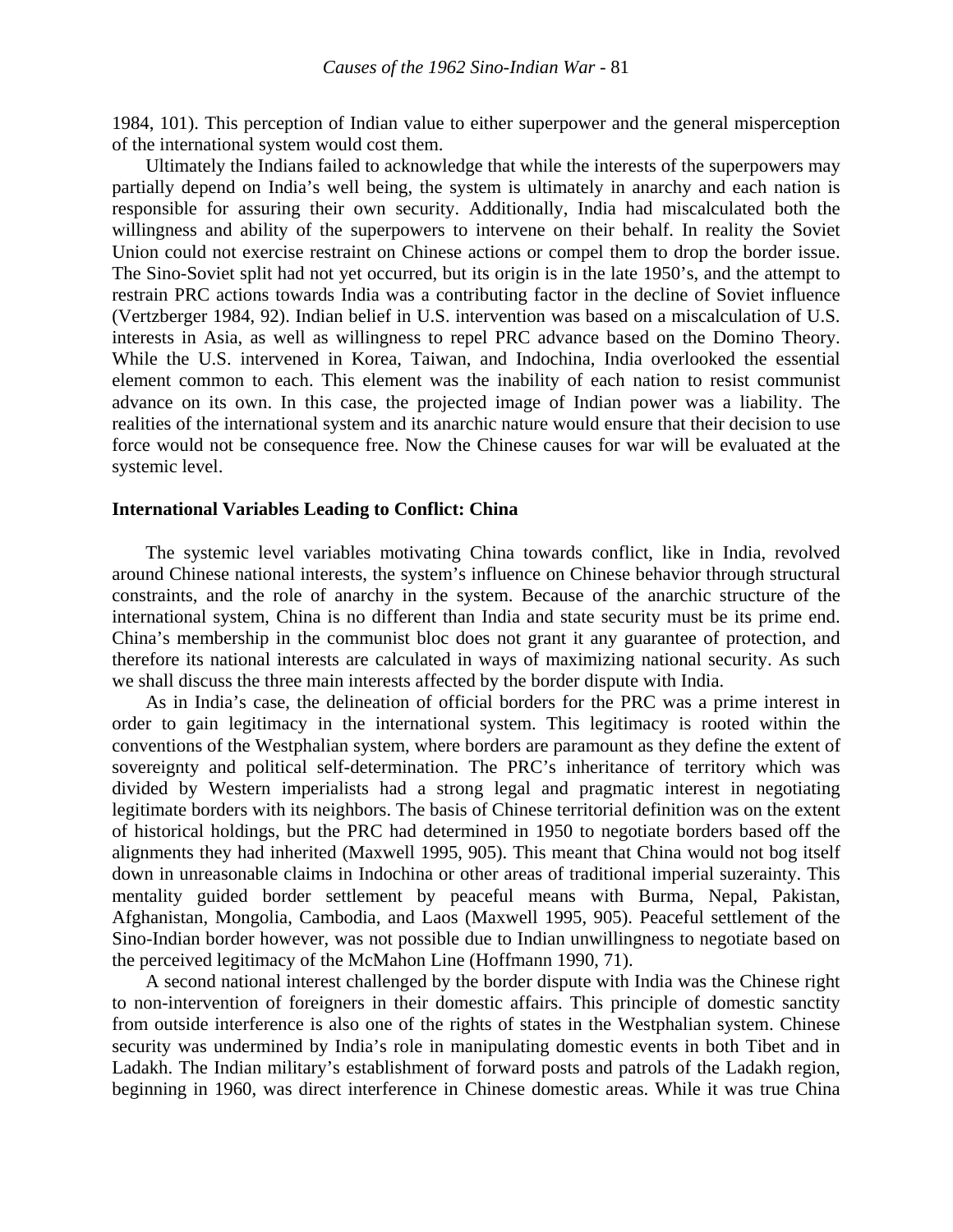did not have legal sovereignty over the Ladakh area due to its position south of the McMahon Line, that argument remains moot as international boundaries must be agreed upon at least bilaterally, and the PRC gave it no such recognition (Cukwurah 1967, 159). Furthermore, Ladakh, and more importantly the Aksai-Chin plain was a strategically important tract of land connecting Xinjiang and Tibet.

 Indian interference in Tibet after the 1959 uprising was also taken as a direct violation of domestic sanctity, and a challenge to Chinese security and interests. The PRC became aware of Indian efforts to covertly aid the Dalai Lama and Tibetan separatists shortly after the PLA moved in to suppress the uprising. In fact, India had gone so far as to allow the CIA bases of operation along the border for a covert campaign in Tibet from 1957 to 1961 (Garver 2006, 97). Furthermore, a series of four Indian military bases were constructed and manned in Tibet north of the McMahon Line. These actions illustrated India's desire to keep Tibet as a buffer state, and recognize Chinese suzerainty instead of sovereignty in the region, thus directly challenging China's security.

 The Chinese interest of maintaining a secure border with India was also threatened by the border dispute. Reinforcement of Tibet after 1959, the Aksai-Chin road way, and Chinese military patrols of the border were an attempt to maintain their territorial integrity. This added military presence created a security dilemma for India, and they began building up and strengthening their own military capacity near contested areas. The adoption of a forward Indian military policy in 1960, coupled with Indian scouting patrols across the border and the construction of military posts around Ladakh and Tibet severely undermined Chinese border security. This led to the PLA "digging in" around contested border areas and effectively militarizing the border.

 China's response to the Indian military buildup as well as their covert programs in contested border areas was constrained by the structure of the international environment. A major constraining force on Chinese action was the geostrategic situation in Asia during the late 1950's. Beginning in 1950 with the Korean War, the major battles of the Cold War were fought in Asia in the West's effort to contain the communist bloc. The PRC had to contend with anti-Chinese forces in South Korea, a U.S. backed ROC in Taiwan, a U.S.-fortified Japan, and increasing U.S. involvement in Indochina by 1960. These numerous threats on China's Western front were significant, and severely limited their maneuverability in other areas of concern. Unbeknownst to the West, the PRC was increasingly unable to depend on the support of the communist bloc due to increasing belligerence from the U.S.S.R. on various diplomatic and territorial issues. The Soviets pressured the PRC to acknowledge Indian border claims, and Sino-Soviet relations strained under their own border issues (Vertzberger 1984, 88).

 Acknowledging the limiting effects of these security threats on Chinese military power, the PRC advocated a policy of peaceful border settlement. China used this policy to its advantage and scored a critical victory in neutralizing a potential Pakistani threat to their security interests by a warming of relations. The geostrategic environment in which the PRC found itself was one of being surrounded by a ring of hostile states. Indian diplomatic intransigence on border issues and known subversion in Tibet added another threat in that ring. Thus, the structure of the international environment drove the PRC to rely on diplomacy to achieve its interests against minor powers in order to preserve its military power for guarding its borders against larger threats. This situation explains a seemingly coincidental rapprochement in relations with Pakistan, India's arch-rival, while Sino-Indian relations simultaneously deteriorated in 1959.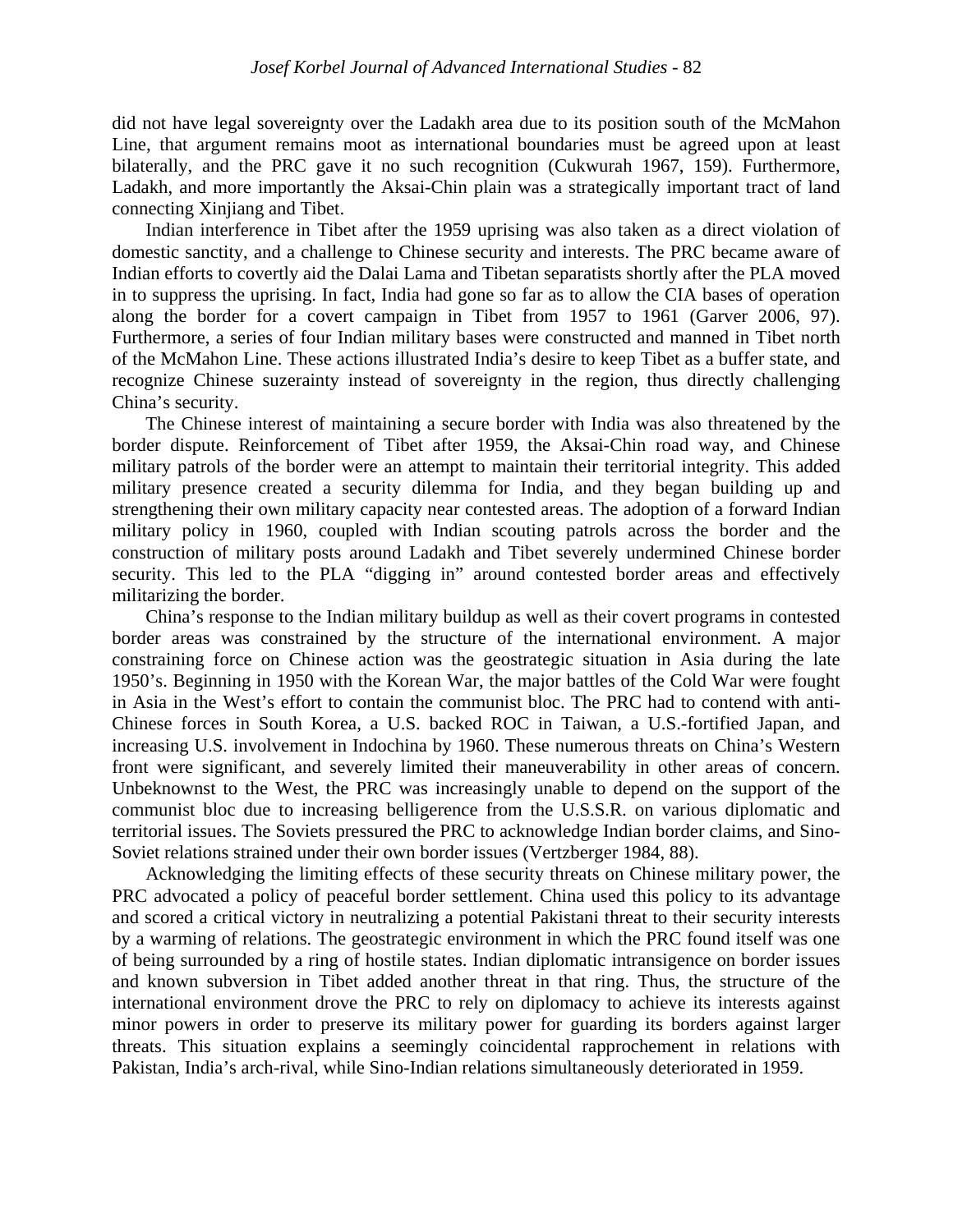This hostile geostrategic environment ruled out the option of using military force to settle the border dispute with India because of the potential pitfall of starting a two front war. Thus PRC actions along the Indian border were limited by the international structure to defensive posturing, deterrence, and entrenchment. This is illustrated by the numerous Chinese overtures to Indian representatives to keep patrols 20km behind each border (Eekelen 1967, 92-111). Rapprochement with Pakistan was pragmatic in the freedom of action the PRC gained by not needing to guard the Sino-Pakistani border heavily. Therefore, Chinese policy was constrained by the system to not initiate force against India in order to settle the border dispute, but instead to bolster its defenses. However, the PRC declared that "force would be met with force" on the border issue, and this is evidenced by the PLA counter offensives launched on October 20 and November 16, 1962 (Maxwell 1995, 905).

 Finally, the anarchy present in the international system played a significant role in the actions of the PRC on the border issue. Unlike their Indian counterparts, China properly assessed the international situation and never lost sight of the fact that only China could assure Chinese security. The emerging Sino-Soviet split was a key element in the PRC's unwillingness to rely on outside support for their interests. Not only did the Soviets urge China to a settlement counter to their interests, but they openly aided India in both the construction of a domestic MIG program and a pledge to help them develop nuclear energy (Vertzberger 1984, 87). Simultaneously, Soviet aid to China was severely cut including assistance in developing a nuclear program. Clearly a common Soviet-Sino communist ideology was unimportant to their "allies," as they even ventured to grant India great power status through nuclear development.

 In addition to the Soviet military aid was U.S. support of India in the form of agricultural assistance and millions in financial aid packages. Although India pledged neutrality, the PRC clearly believed that they were in the West's bloc. Indian based CIA operations into Tibet and India's role in the Korean War helped bolster this perception. Unable to rely on either superpower for protection or intervention on their behalf, the PRC assessed that any military movements in securing the border would have to be proportional, decisive, and most importantly retaliatory. This assessment was gained from a rational calculation of the potential geostrategic and political consequences of a PLA initiation of force. While neither the PRC nor India possessed nuclear weapons, they feared a PLA offensive into India would be interpreted by the West as communist advance and therefore provoke a nuclear response. In the wake of the Taiwan Straits Crisis, and keeping in mind Sino-Soviet agitation, China was unwilling to risk a potential nuclear strike from the West, especially without full Soviet support. This being the case, China resolved that its armed response to Indian aggression would be purely political. The PRC would paint itself as the victim of aggression, but would then unleash a massive but calculated counterattack to force diplomatic concessions by India on the border issue, thereby resolving the issue once and for all (Eekelen 1967, 191-192). While the systems level of analysis plainly explains both the motives and limitations of India and China leading to the Sino-Indian War, it is contended that the model overlooks key motivations of either state leading to conflict.

#### **Alternative Explanations of Conflict: Domestic Level Analysis**

A valid criticism of a systemic level approach to explaining conflict is that it overlooks key variables and differences between states in the assumption that all states are equal due to constraints that the structure of the international system places upon them. Singer argues that at this level of analysis "actors are characterized and their behavior predicted in relatively gross and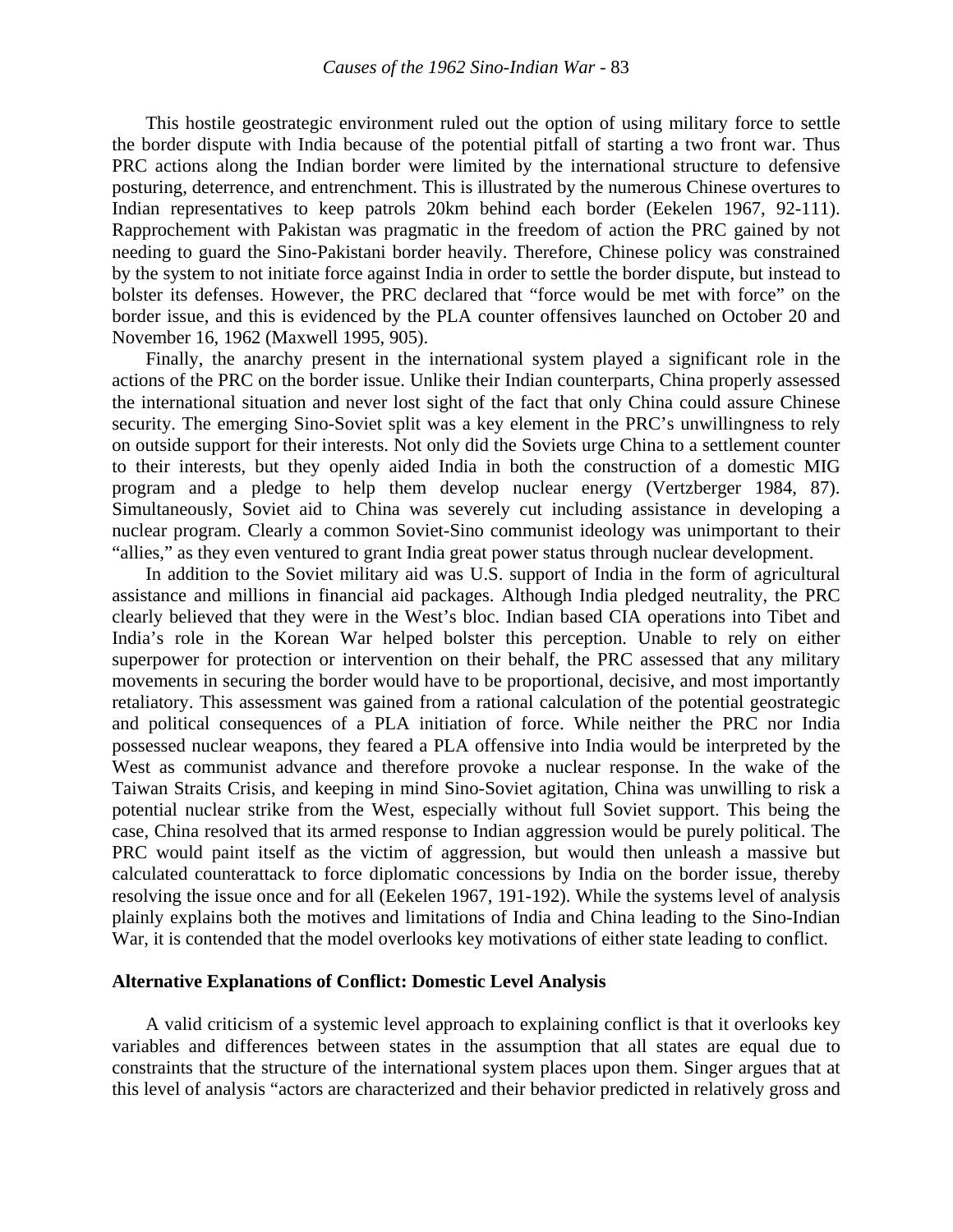general terms" (Singer 1961, 82). To account for the generalization of state behavior inherent in a systemic level analysis a brief domestic level analysis explaining the Sino-Indian war will be attempted. Based on Vertberger's literature review on the subject, my domestic level analysis will be limited to the most influential domestic variable driving China and India to war; ideological and political considerations (Vertzberger 1984, 70).

 Indian ideological and political causes for war centered on the belief in non-alignment as a viable alternative to the bipolar system. The source of Indian non-aligned thought was that the Cold War was a conflict between the imperialist Western nations, and therefore newly independent former colonies had no reason or interest in siding with their former masters. The Indians by remaining non-aligned, hoped to establish a third pole of power in the international system organized by the nations of the Third World. This third bloc of nations would fight for issues that really mattered to them such as ending colonialism, racial discrimination, and raising living standards in the developing world (Eekelen 1967, 4). Nehru envisioned that this Third World bloc would act as an arbiter in the West's conflict, thereby gaining both moral authority and legitimacy.

In concert with the Bandung Conference in 1955 and the Sino-Indian Panchsheel Agreement, Nehru hoped to expand his concept of non-alignment into a full-blown pan-Asianism movement (Vertzberger 1984, 98). This pan-Asianism was based in the common historical experience of colonialism that these nations shared, but Nehru failed to account for historical differences and regional rivalries. Nehru asserted that, "the basic challenge in Southeast Asia is between India and China," but he forgot this reality in supporting an Asian solidarity bloc. Nehru, and India's conception of a non-aligned third world was based on not only its viability, but that India would be both the natural and unchallenged leader of such a group. Traditional Sino-Indian rivalry for influence in Asia challenged Indian thinking as China asserted its right to be the leader of such a group. The need to exert its regional great power status over China led to diplomatic intransigence on the issue of border negotiations. Thus, India saw Chinese dispute of border areas to be a political challenge to their right to lead Asia, and in turn pushed backed in order to show strength.

Chinese ideological and political causes for war centered on the belief that its Maoist interpretation of communist revolution was not only correct, but purer than the Soviet model. This dispute on the merits of Maoism over Leninism was focused squarely on the Soviet Union's insistence on backing the Indian position in the border dispute through political and military aid. The PRC challenged Soviet actions on three points; that their diplomatic position showed a lack of solidarity with a fellow communist nation, that Soviet support of a bourgeoisie regime in India would not forward the goal of communist revolution, and that India wasn't truly non-aligned but in fact in league with the imperialists (Eekelen 1967, 177-182). Soviet military aid inflamed the PRC, especially in light of Soviet cuts to Chinese aid, because it appeared as if the Soviets were turning their backs on a Marxist brother. Furthermore, the PRC believed that only through struggle and challenge, not foreign aid, could they achieve the end of global Marxist revolution. Finally, Indian overtures to the West for aid, and their assistance to the West in fomenting problems on China's border led the PRC on a quest to convince the Soviets that they were being used. The PRC concluded that superior PLA military forces and position in the region would force the Indians to rely on Western intervention to bail them out in the event of hostilities (Vertzberger 1984, 91). This would both expose the Indians as true imperialists, and score an ideological victory against the Soviet Union in the enlarging diplomatic split (Eekelen 1967, 178).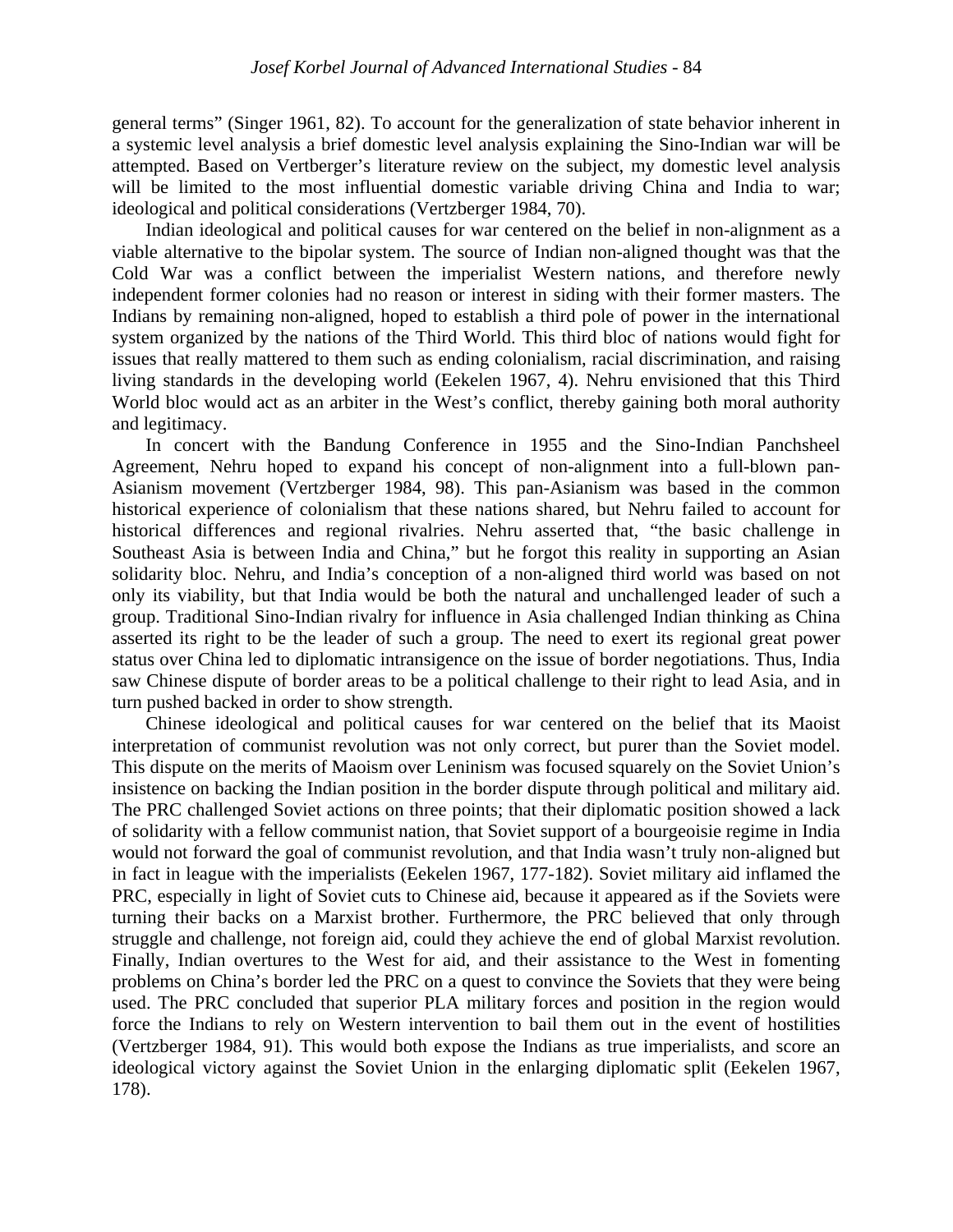The domestic level analysis contends that it is domestic differences between states that drive them towards conflict. Examining the most influential domestic factors (according to scholars on the subject) on Chinese and Indian decision making leading to the 1962 war, it seems as if ideology had differing levels of importance for each nation. Indian ideology and their belief in leading a pan-Asian bloc nationalized tensions with China, creating a zero-sum game. If the Indian's backed down they would seem weak, and to avoid this they took a non-compromising stand on border issues. In China, Maoist ideology was more so an issue with hierarchy within the Soviet bloc than with Indian recalcitrance on border issues. The PRC actively believed the Indians not to be non-aligned, but this was not important as ideologically they did not pose a threat to the Chinese communist system. As such, Chinese ideology was not as important in crafting policy, and Zhou Enlai was able to take a pragmatic stand. As Singer points out the overgeneralization of a systemic analysis, he also points out that a domestic analysis suffers from the same weakness but instead an undue focus on state differences (Singer 1961, 83). The domestic analysis helps us better understand the importance of the border issue in each nation's context, but in this case it does not adequately explain the actions undertaken by either regime. Furthermore, only with a systemic level analysis can we explore the limitation on action caused by the international structure on each state. Ultimately, Chinese ideology does not explain why they did not take the offensive to oust India as imperialists, or why India decided to change its military policy towards an aggressive forward base strategy. Therefore, a systemic level analysis is more suited to explaining the actions leading to the Sino-Indian War.

#### **Conclusion**

While valid alternative theoretical models explaining the causes for war exist, a neorealist systems-level analysis best explains the factors leading India and China to war in 1962. Keeping in mind the historical context of generally cordial Sino-Indian relations prior to 1959 it seems unlikely that solely ideological differences drove the two nations to war. If ideology was such an important motivator behind the militarization of the Sino-Indian border dispute, then it is unlikely conflict would have waited to develop until 1962. Additionally, if Sino-Indian rivalry for dominance in Asia was so virulent why did India recognize PRC sovereignty in Tibet in 1951, and later agree to a mutual treaty of peaceful coexistence in 1954? A domestic level analysis cannot account for these otherwise amicable diplomatic relations.

 What a systemic level analysis reveals is certain changes in national interests, geostrategic positions, and the anarchy of the international system brought both nations closer to the precipice of conflict. Various actions and reactions by both nations along the border created a security dilemma for each, and this brought the border dispute to the forefront of Sino-Indian relations. Furthermore, India believed they had the power to reshape the international system from a bipolar to multi-polar world. Their lack of either nuclear capability or significant conventional power exposed their status as simply a minor power of strategic importance in the international system. Thus either superpower was only motivated to preserve their security so long as it was in their interests to do so, and not as an ultimate necessity contrary to Indian belief. The ultimate cause for war in 1962 was India's assertion that it was a major power in world affairs. China's incentive in limiting their defeat of the Indian military was motivated by their interest in delegitimizing the McMahon Line and consolidating their sovereignty in Tibet (Guang 2005, 503). The systems level analysis reveals not only what urged each nation to war, but also explains how the anarchy of the system limited the extent of the fighting.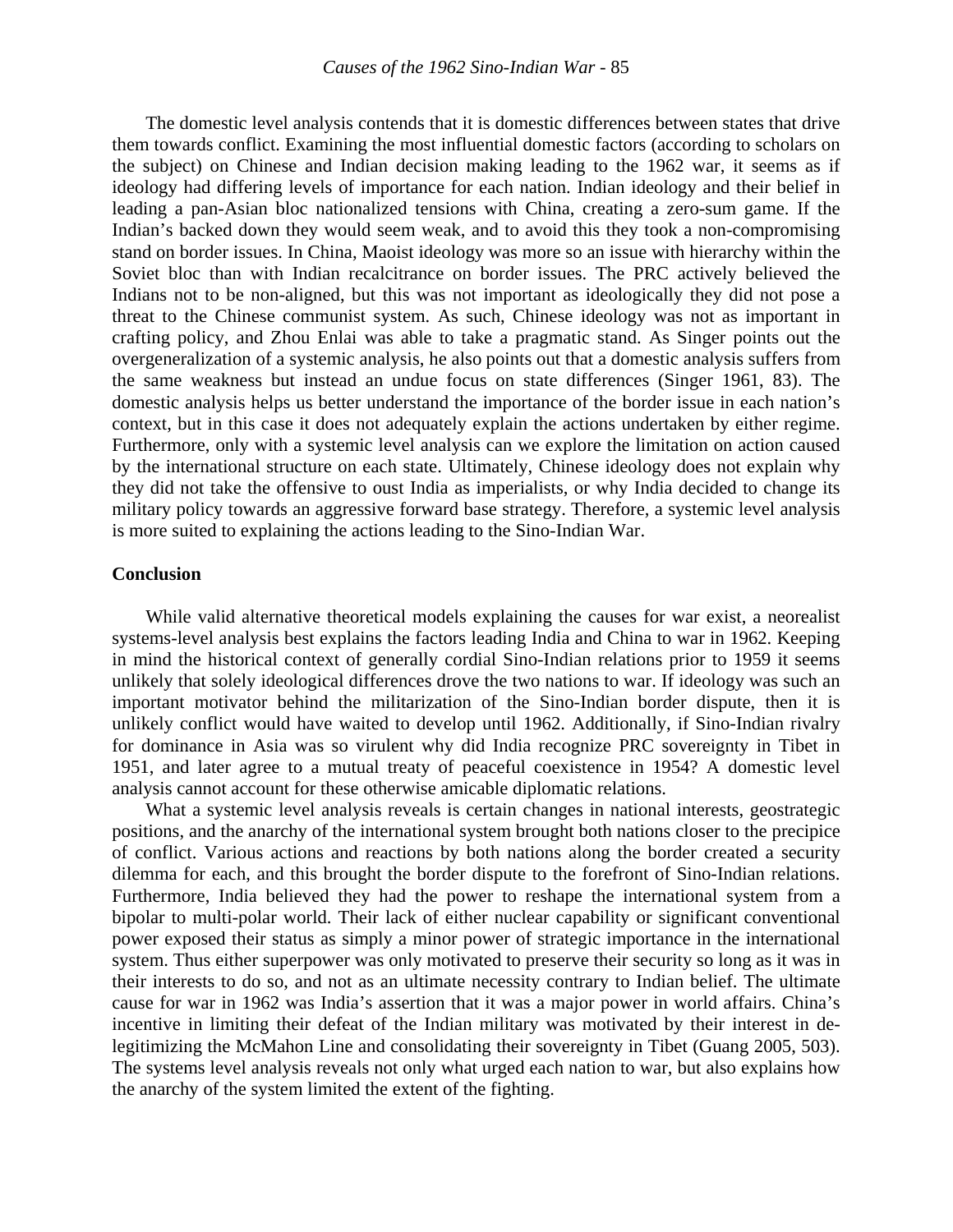

**Figure-1** (Eekelen 1967, XIII)

MAP 3. The Western Sector (Ladakh)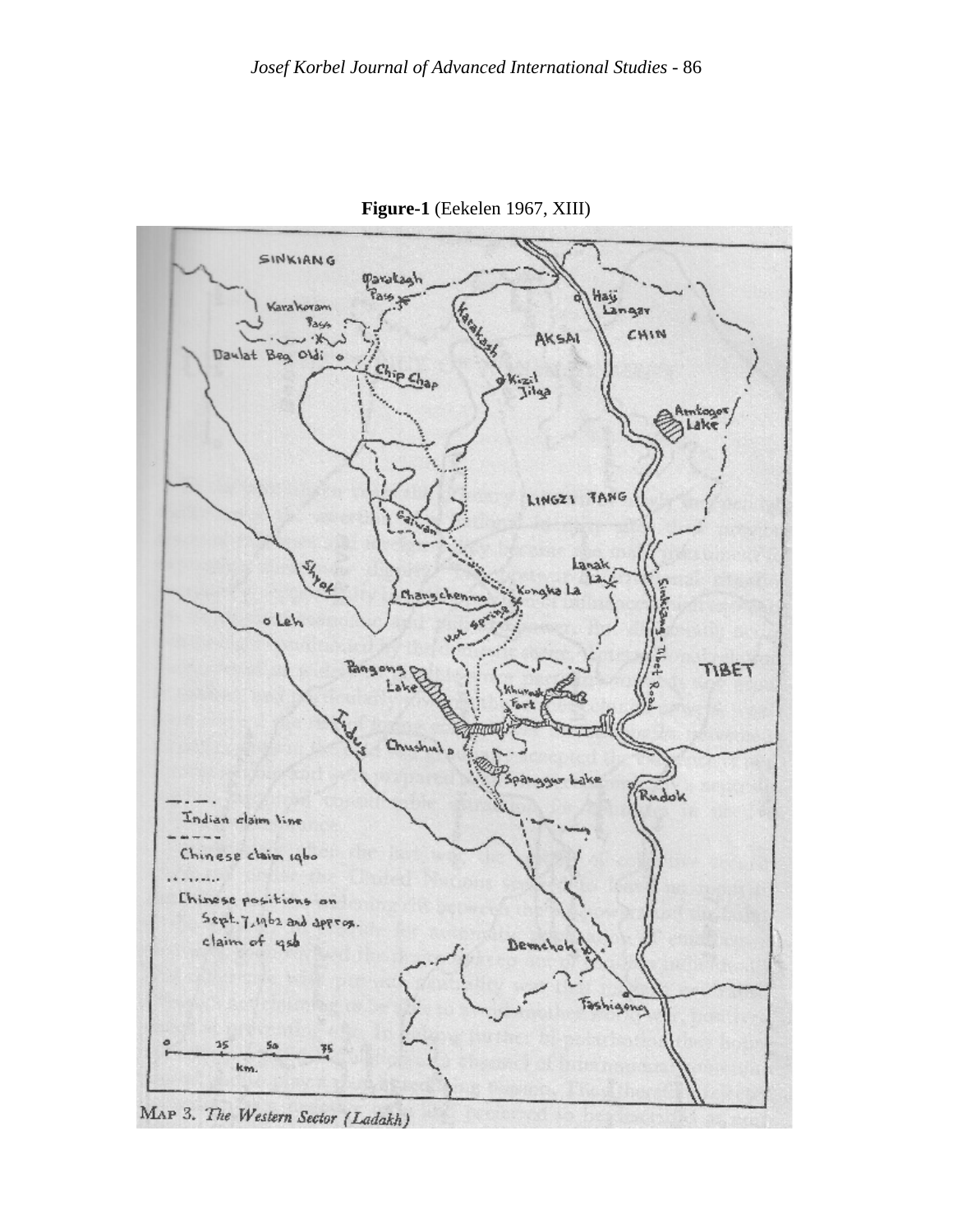### **References**

Cukwurah, A. O. *The Settlement of Boundary Disputes in International Law*. Manchester, New York: Manchester University Press, 1967.

Dalvi, J. P. *Himalayan Blunder: The Curtain-Raiser to the Sino-Indian War of 1962*. Bombay, India: Thacker & Company Limited, 1969.

Feng, Cheng and Larry M. Wortzel. "PLA Operational Principles and Limited War: The Sino-Indian War of 1962," in Mark A. Ryan, David Michael Finkelstein, and Michael A. McDevitt. *Chinese Warfighting: The PLA Experience Since 1949*. Watertown, Massachusettes: East Gate Books, 2003.

Garver, John W. "China's Decision for War With India in 1962," in Robert S. Ross and [Alastair](http://www.amazon.com/exec/obidos/search-handle-url/ref=ntt_athr_dp_sr_2?%5Fencoding=UTF8&search-type=ss&index=books&field-author=Alastair%20Iain%20Johnston)  [Iain Johnston](http://www.amazon.com/exec/obidos/search-handle-url/ref=ntt_athr_dp_sr_2?%5Fencoding=UTF8&search-type=ss&index=books&field-author=Alastair%20Iain%20Johnston), *New Directions in the Study of Chinese Foreign Policy*. Stanford, California: Stanford University Press, 2006.

Guang, Lei. "Nationalism: International Sources of Chinese Nationalism," in *Modern China*. October 2005.

Gupta, Karunakar. "The McMahon Line 1911-45: The British Legacy," in *The China Quarterly* July – September, 1971.

Hoffmann, Steven A. *India and the China Crisis*. Berkley, California: University of California Press, 1990.

Maxwell, Neville. "Sino-Indian Border Dispute Reconsidered," in *Economic and Political Weekly*, April 10, 1999.

Singer, David J. "The Level of Analysis Problem in International Relations," in *World Politics*, October 1961.

Varma, Shanti Prasad. *Struggle for the Himalayas: A Study in Sino-Indian Relations*. New Delhi, India: Sterling Publishers LTD, 1965.

Van Eekelen, W. F. *Indian Foreign Policy and the Border Dispute With China*. The Hague, Netherlands: Martinus Nijhoff, 1967.

Vertzberger, Yaacov Y.I. *Misperceptions in Foreign Policymaking: The Sino-Indian Conflict, 1959-1962*. Boulder, Colorado: Westview Press, 1984.

Waltz, Kenneth N. *Man the State and War: A Theoretical Analysis*. New York, New York: Columbia University Press, 2001.

Waltz, Kenneth N. *Realism and International Politics*. New York, New York: Routledge, 2008.